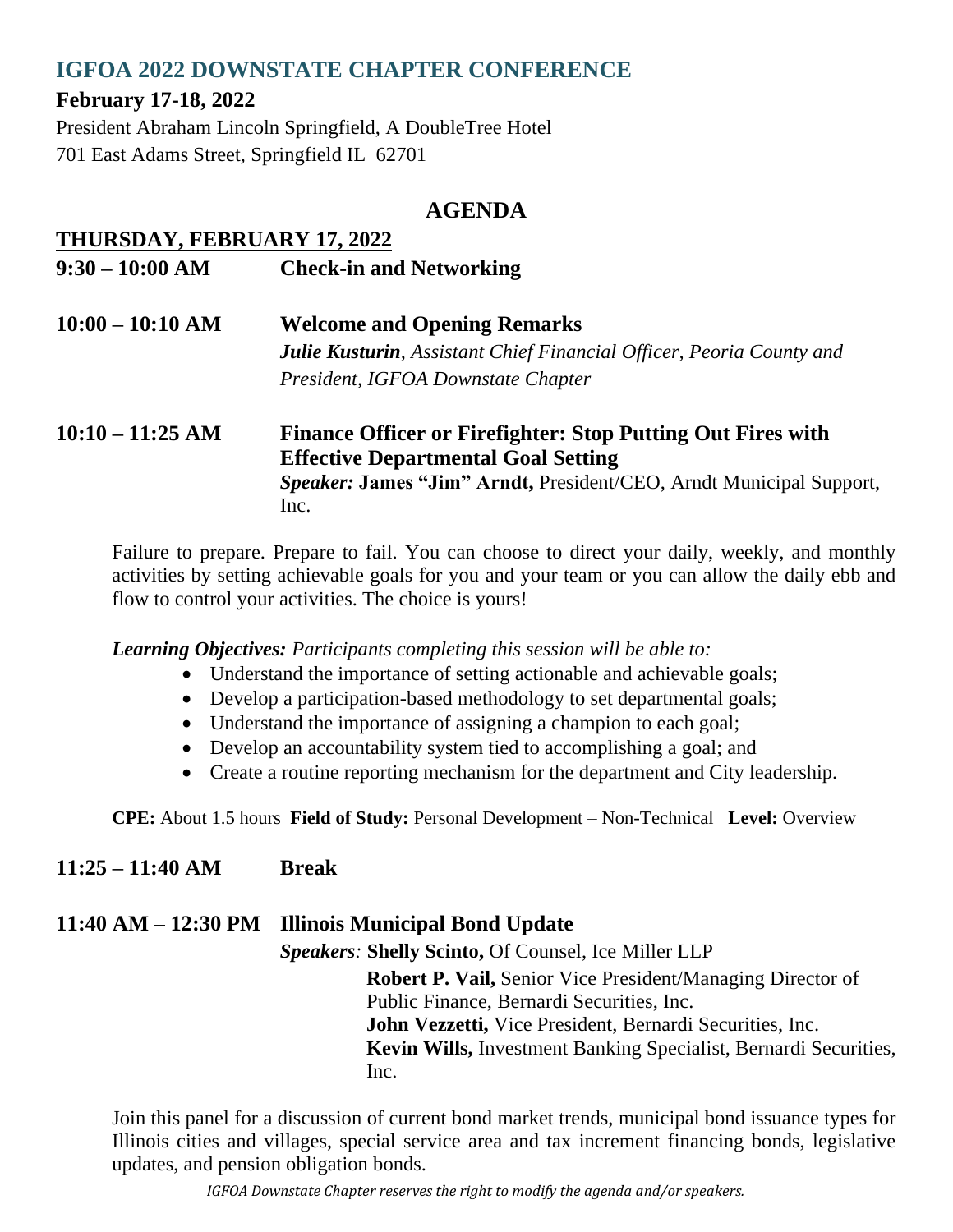*Learning Objectives: Participants completing this session will be able to:*

- Learn about various bond issuance types available to Illinois cities and villages;
- Determine if pension obligations may be beneficial for your municipality;
- Gain an understanding of tax-exempt advanced refunding bonds and bank qualification;
- Explore financing alternatives for designated TIF areas and special service areas; and
- Learn how Illinois bond financing can be coupled with Federal grants and other available money.

| <b>CPE:</b> About 1.0 hours | <b>Field of Study:</b> Finance – Technical | <b>Level:</b> Update |
|-----------------------------|--------------------------------------------|----------------------|
|-----------------------------|--------------------------------------------|----------------------|

#### **12:30 – 1:30 PM Networking Luncheon**

#### **1:30 – 2:20 PM Financial Fraud Schemes: What You Should Know** *Speaker:* **Randy Charles Wilborn,** Vice President and Product Owner, Regions Bank Treasury Management Products and Services

This session will discuss common financial schemes used by fraudsters and perpetrators planning to steal money and data. Learn how these schemes, such as Business Email Compromise and Cyber Fraud are carried out and the best practices to help prevent your community from becoming a victim. Participants will also learn about trends related to fraudulent losses.

*Learning Objectives: Participants completing this session will be able to:*

- Gain an understanding of commonly used financial related fraud schemes;
- Become aware of solutions used to combat these schemes and financial losses; and
- Appreciate why employee education and best practices such as dual-control can prevent financial losses.

**CPE:** About 1.0 hours **Field of Study:** Finance-Technical/Information Technology-Technical **Level:** Overview

**2:20 – 2:30 PM Break**

## **2:30 – 3:20 PM The Top 3 Challenges in Local Government** *Speakers***: David Jelonek, CPA,** Partner, GW & Associates, P.C.  **John Wysocki,** Partner-in-Charge, GW & Associates, P.C.

There are many challenges facing local governments. Some challenges are shared among departments, others are not. This session will focus on the top challenges facing local governments from an audit perspective. From new GASB pronouncements to changes in funding sources, from the pandemic to audit preparedness, finance departments across Illinois face an environment of constant change and growing uncertainty. This session will address these topics and others.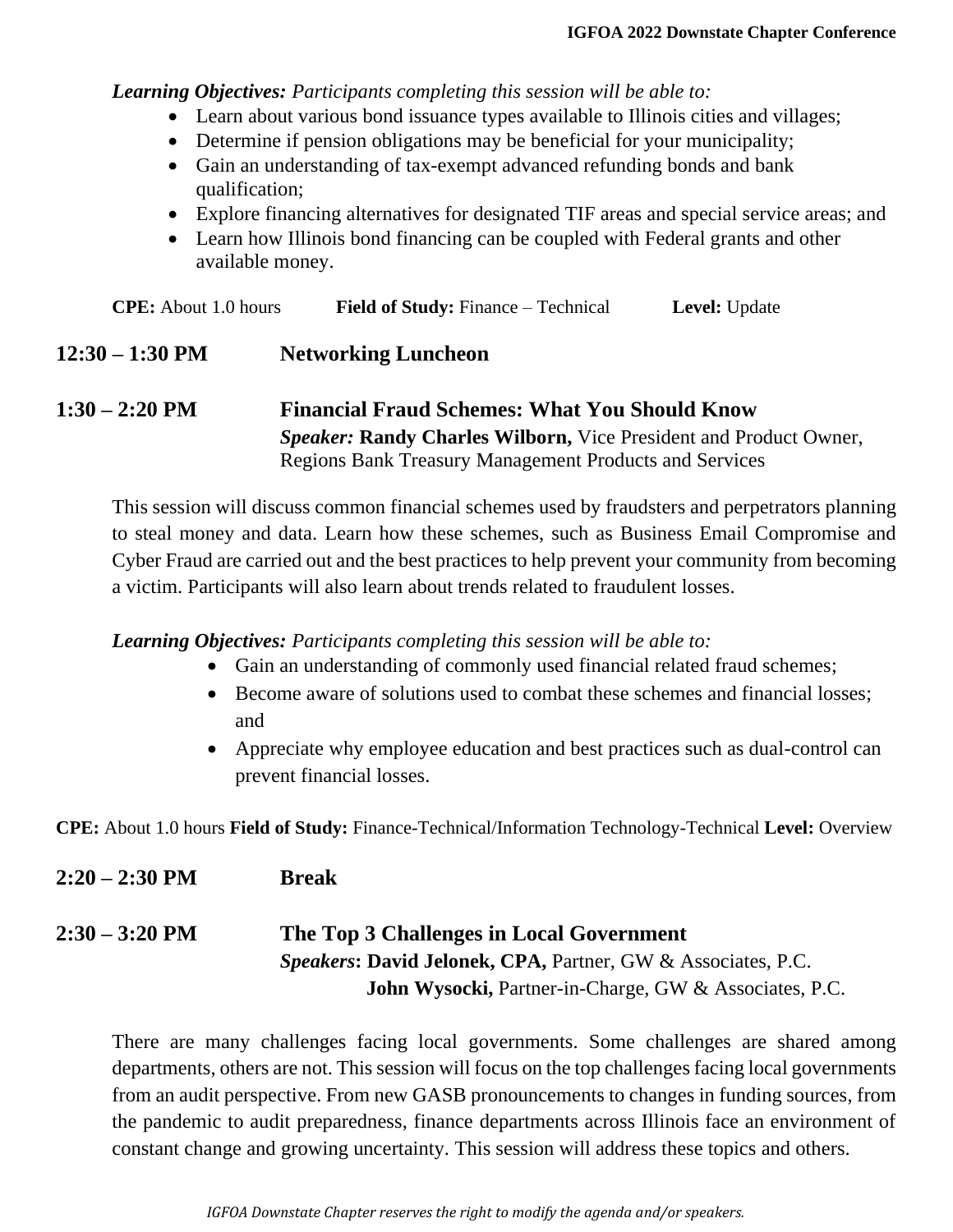*Learning Objectives: Participants completing this session will be able to:*

- Discuss with other local government professionals the challenges facing their communities and departments;
- Hear from audit professionals their perspective on the challenges found over the past few years; and
- Learn how to prepare your finance department to face these challenges and uncertainties.

| <b>CPE:</b> About 1.0 hours | <b>Field of Study:</b> Accounting (Governmental) – Technical Level: Overview |  |
|-----------------------------|------------------------------------------------------------------------------|--|
| $3:20 - 3:30 \text{ PM}$    | <b>Break</b>                                                                 |  |
| $3:30 - 4:45 \text{ PM}$    | <b>Legislative Update</b>                                                    |  |

*Speakers:* **Brad Cole,** Executive Director, Illinois Municipal League (IML) **William D. McCarty II, Director – Office of Budget and** Management, City of Springfield, IGFOA President and Legislative Committee Chair

This session will provide participants with an update on State legislative matters relevant to Illinois local governments.

*Learning Objectives: Participants completing this session will be able to:*

- Gain knowledge of new Illinois Public Acts significantly affecting local governments;
- Understand pending Illinois General Assembly legislative proposals that may significantly affect local governments; and
- Explore recent developments in proposed pension reform legislation.

**CPE:** About 1.5 hours **Field of Study:** Business Law – Technical **Level:** Update

**4:45 – 5:00 PM Open Discussion/Q&A** *Julie Kusturin, Assistant Chief Financial Officer, Peoria County and President, IGFOA Downstate Chapter*

**5:30 – 7:30 PM Networking Dinner at Saputo's Restaurant**

# **FRIDAY, FEBRUARY 18, 2022**

- **8:00 – 9:00 AM Breakfast**
- **8:50 – 9:00 AM Announcements** *Julie Kusturin, Assistant Chief Financial Officer, Peoria County and President, IGFOA Downstate Chapter*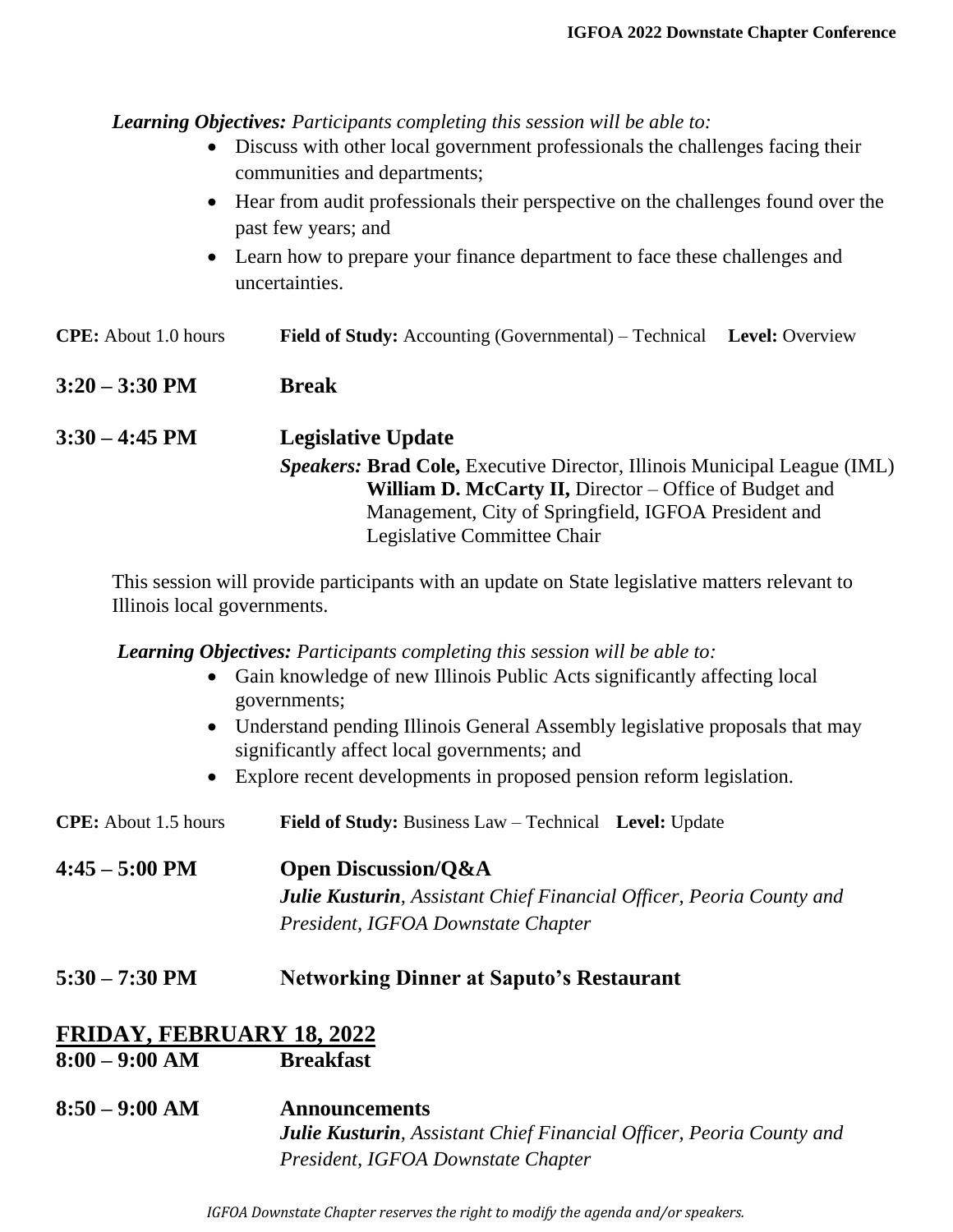#### **9:00 – 10:15 AM Common Reporting Deficiencies and How to Avoid Them** *Speaker:* **Anthony Cervini, CPA, CFE,** Partner-in-Charge, Government Services, Sikich LLP

Tired of getting the same comments every year from GFOA or looking to ensure your report is free from some of the most frequently noted errors? Are you considering submitting your government's financial report for the GFOA award, but unsure whether it would be accepted? Worry no more as this session will discuss the most common deficiencies seen in governmental financial statements and how to avoid them. Learn how to ensure your Annual Comprehensive Financial Report (ACFR) submission is accepted and receives the GFOA Certificate of Achievement for Excellence in Financial Reporting. If you're still not ready to prepare an ACFR, this session will discuss the other GFOA award programs – one might be just right for your government!

*Learning Objectives: Participants completing this session will be able to:*

- Identify common reporting errors found in governmental financial statements;
- Learn best practices for identifying and correcting potential reporting errors when preparing and reviewing financial statements; and
- Gain an understanding of the criteria for various GFOA Award Programs and how to review your own ACFR.

| <b>CPE:</b> About 1.5 hours | <b>Field of Study:</b> Accounting (Governmental) – Technical Level: Overview                                                                                                                |  |
|-----------------------------|---------------------------------------------------------------------------------------------------------------------------------------------------------------------------------------------|--|
| $10:15 - 10:30$ AM          | <b>Break</b>                                                                                                                                                                                |  |
| 10:30 – 11:45 AM            | Inclusion, Accountability, and Transparency: How to<br><b>Operationalize Equity within Your Organization</b><br><b>Speaker: Kimberly Richardson, Assistant City Manager, City of Peoria</b> |  |

By starting from the internal environment of an organization and building a "learn-pilot-act-learn" culture based on equity approaches, learn how to strengthen government operations in order to respond comprehensively and collaboratively to the needs of your community.

*Learning Objectives: Participants completing this session will be able to:*

- Clearly define equity in the field of public administration;
- Learn how an equity impact analysis tool is used to improve the impact of policies and services; and
- Understand a few concrete examples of how to include equity in decision-making, team building, and leadership development.

**CPE:** About 1.5 hours **Field of Study:** Personnel/Human Resources – Non-Technical **Level:** Overview